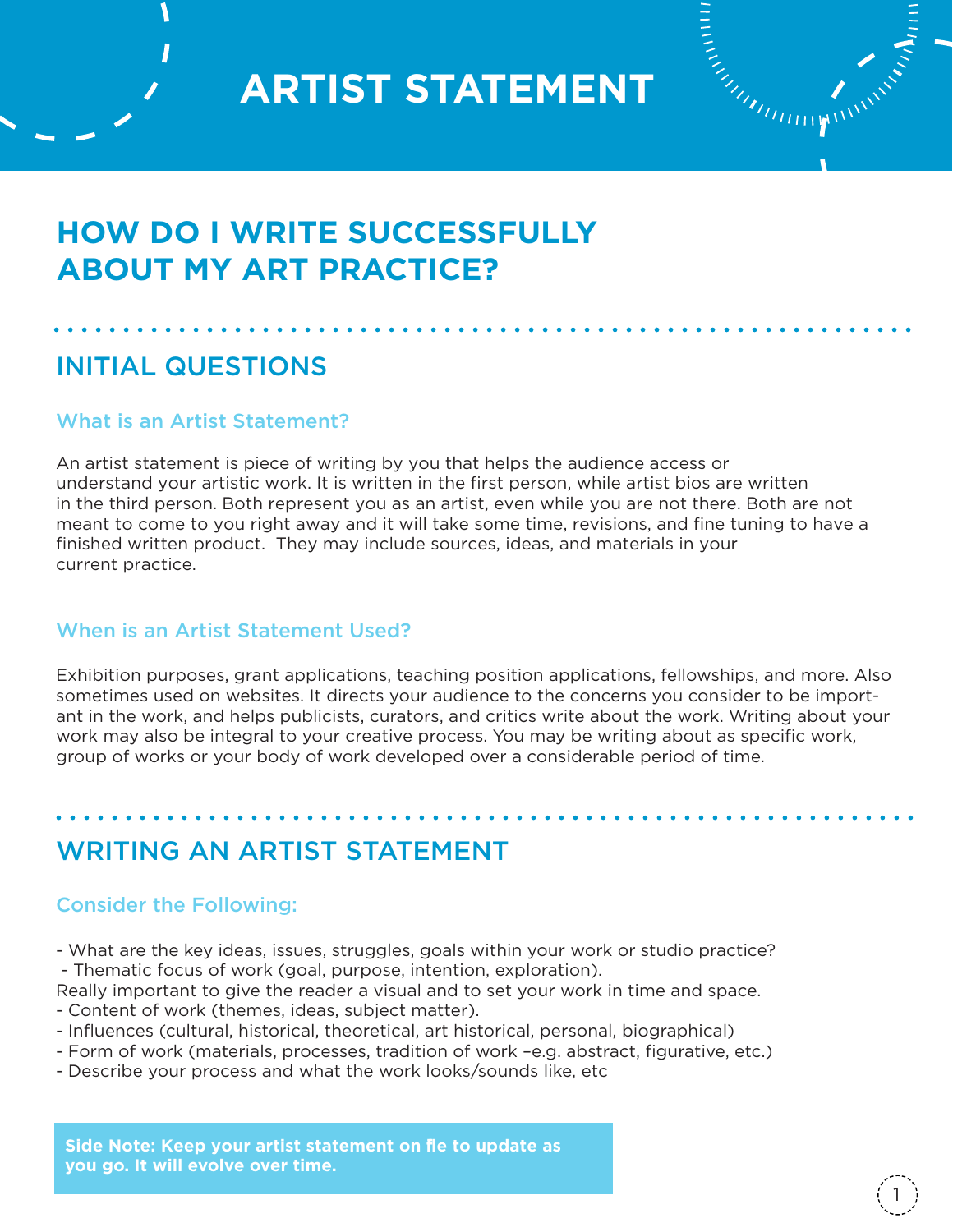- Who is your audience? It helps to have someone in mind when you are writing.

- How can you clarify what your work is about, how can you make your work easier to understand? - If you are exploring, uncertain, or struggling to nd the meaning of your work, suitable media, a focus, etc. en SAY IT!

REMEMBER: If you are unsure of what your work is about, your readers will be as well.

#### Throughout the Process Remember

#### In the Beginning...

- Have a friend interview you and ask questions about your work. Answer the questions, audio record the conversation or take notes. - Have someone who doesn't know your work

ask you questions. - Read the statements or writings of artists

with whom you have an afinity.

It's easy to nd these on line.

- Read what has been written about artists with whom you have an afinity.

#### **LISTS! A possible approach**

You may want to create lists! One approach is to list the nouns, verbs and adjectives that relate to your work. Then create sentences. This will refresh the way to talk about your work and open up your vocabulary. After creating these lists or notes, formalize and organize your material. Begin with a thesis statement and continue to build statement. Most statements are no longer than one page, 1-3 paragraphs long.

#### While you're writing...

- Write in the first person and avoid "art speak" and jargon.
- Avoid editorializing or over-explaining.

- Keep your statement concise, succinct, straightforward and to the point. One page is more than enough.

- Speak as honestly and straight forward as you can. Be authentic!

- Edit out phrases that are not speci c to your work. There are experiences that are common to almost every artist that, although they may be powerful and profound for each individual come across as ordinary or common to the viewer.

Make the reader want to look at, and know more about your work.

- Your statement should be more than just a description of your process.
- Use quotes ONLY when they are absolutely relevant to your work.

#### When you're finished...

- Have a faculty member read your statement while looking at the work.

- Write! Not just statements about your work. Keep a journal. Keep notes. Observations. Thoughts. Reflections. Critiques. Take notes at lectures. Take notes of what you see at exhibitions or presentations of work. Keep the writing going and integrate it into your life and practice. This will make all of this so much easier!

Enjoy the process!

**Side Note: Writing an artist statement often will prompt your mind to other ideas or think about your work in new ways.**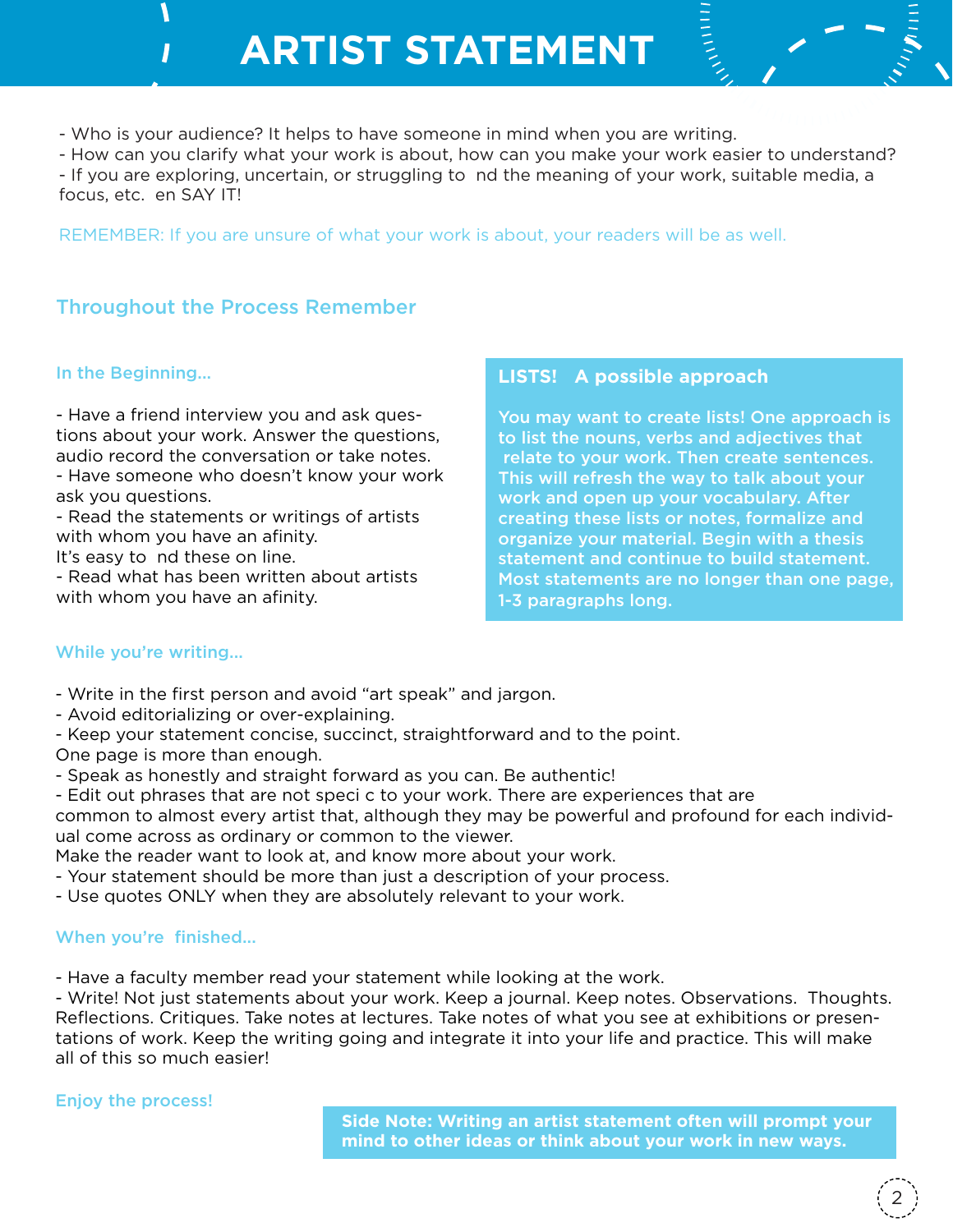## WRITING YOUR ARTIST STATEMENT PRACTICE GUIDE

#### Step One: 15 Minutes of Free Writing

- The goal of this exercise is to keep you pen moving. Don't get held up with correct sentences or spelling.

- Don't reread during this time and keep the editor off your shoulder as you write.

- Approach this step by thinking about your overall body of work as you write. Consider how you would describe it, ideas that run through your work, the forms or materials you use, the subject of your work, artistic in uences (whether that be other artists, scientists, food, etc) and questions that come up as you write.

#### Step Two: 2 Minutes of Free Writing

- Reread the section you wrote quickly. As you go underline or highlight the gems - the key words or phrases that leap out to you and really capture what your creative practice. - These words and phrases become the bank you can pull from as you write your artist statement.

#### Step Three: Follow "The Recipe" for a First Draft

#### The Recipe:

- Paragraph One:

This is your thesis statement. In the opening lines (1-3 lines of writing) you should incorporate the what and why (sometimes also how) of your work. Define the central line of inquiry. Example: "My body of work combines (the how) photography and original writing (the what) to investigate themes of time and memory (the why)."

**Side Note: Struggling to come up with words? Use your word bank from earlier that you created during Step One: 15 Minutes of Free Writing exercise.**

#### - Paragraph Two:

Start off describing the materials and/or forms you use in your work. This should be only a few lines. Next, briefly mention artistic influences (1 -2 sentences). These influences can be a scientist, artist, religion, etc. The influence you mention should be what best corresponds with you work too. When you mention your artistic influence, talk about why it inspires you. Lastly, take 1-3 lines to describe an example of your work and how it encompasses your thesis statement from earlier. You should also choose a work to talk about that fits nicely into the points you have mentioned, like materials you use and artistic influence.

#### - Paragraph Three:

Conclusion. Tie your artist statement together from the previous paragraphs and highlight events on the horizon. You can mention current or in progress work/projects. You could also mention upcoming projects or exhibitions. Remember your artist's statement should stay within 3-4 paragraphs and 1 page maximum.

#### Step Four: Revise, Rewrite, Repeat

- As mentioned earlier, this is a process. It may be helpful to have others take a look at your artist's statement in progress and help make revision suggestions. CAPX is available to help Monday - Friday during walk-in hours 12-1 p.m. No need to make an appointment, just swing on by and we'd be glad to help.